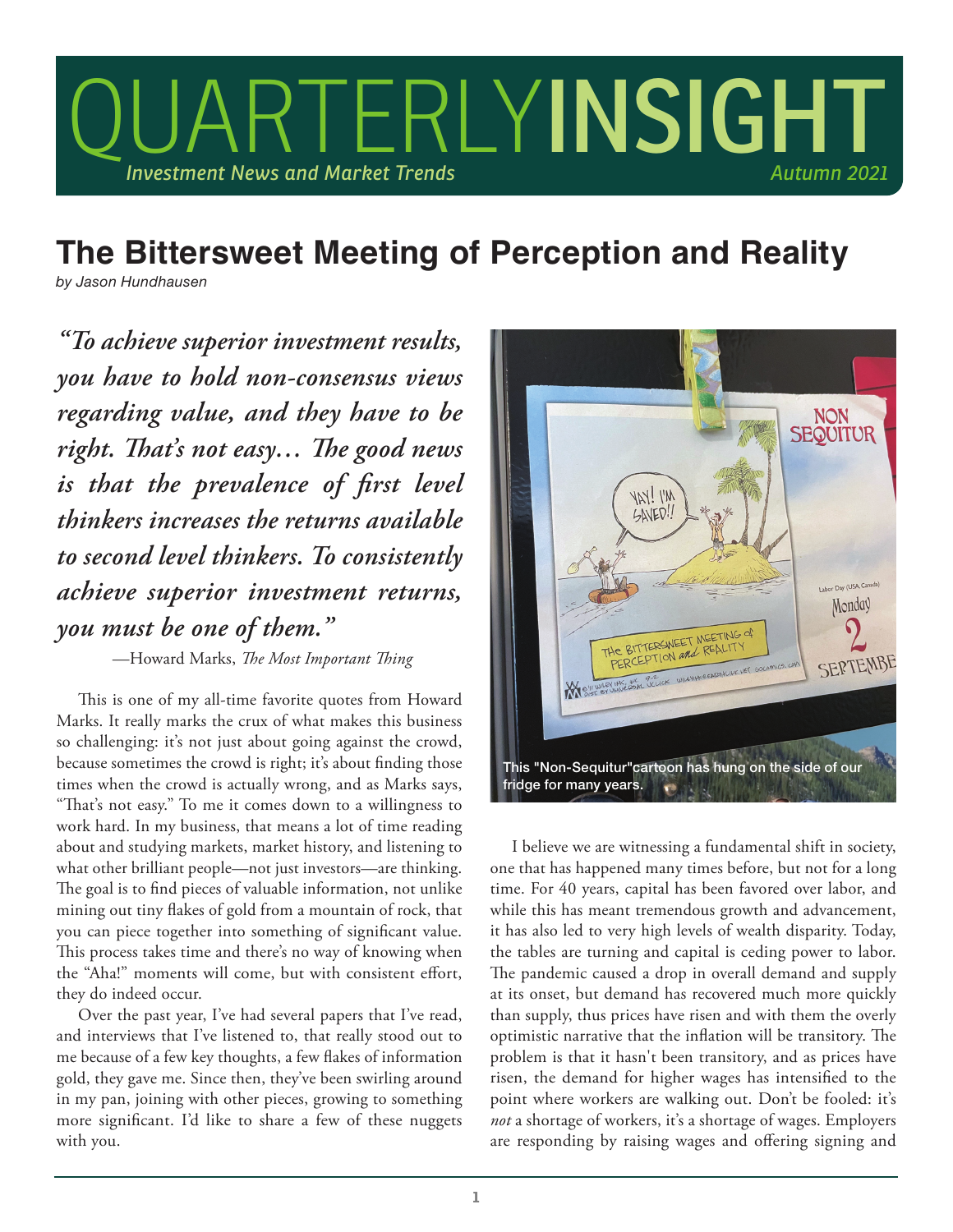retention bonuses—some are even offering to pay for college tuition. As labor commands higher wages, these costs will at least partly be passed on to consumers either by raising prices, or by other means, such as reducing portions ("shrinkflation") reducing staff or reducing business hours. What can't entirely be passed on to the consumer will be in the form of lower earnings for business owners and shareholders. Of course, once the new wage level is established, it doesn't matter if supply constraints get cleared, those higher wages—and prices—are here to stay. One of the best leading indicators of inflation is broad money supply growth, so as workers get paid more, inflation pressures rise. The risk that inflation will turn from specter to real-life monster grows the longer it persists. As people expect prices to be higher in the future, they'll choose to buy sooner (with the raise they got) thereby exacerbating the issue by pushing prices up even more. Rising prices will confirm to everybody that suspicions were correct, and the belief will spread. A contagion will continue until proven otherwise.

Another growing trend contributing to a state of persistent inflation is the movement to reduce global CO2 emissions by "going electric." The amount of human labor and capital required to replace all our cars, trucks, airplanes, and ships with ones that run on electric motors is creating, and will continue to create, a tremendous demand for copper, lithium, rare earth elements, silica (for microchips), aluminum, and steel, which will drive the prices of those commodities up, contributing to inflation. At the same time we're busy electrifying our cars, we're attempting to simultaneously move to inferior sources of electricity, namely wind and solar. Inferior?? Blasphemy! How could I say that? Easy: wind and solar are less dependable because they rely on the sun to be shining and the wind to be blowing. Any farmer knows how difficult it is to be at the mercy of the weather. Wind and solar have a lower Energy Return on Energy Input (EROEI) than natural gas, which means that to produce the same amount of energy, you must build a lot more windfarms or solar panels—processes that require more oil and gas. Wind and solar take up tons of land, and their presence disturbs the plant and animal life that live there, while also creating ongoing conflicts with neighboring communities. And finally, wind and solar have short lifespans and many of the ingredients that go into them are *not* recyclable. That means we not only have to build a lot of them, we have to dispose of, and replace them, more frequently.

There is one source of electricity that trumps all others not only in terms of its EROEI, but also for its lack of CO2 generation, minimal footprint, 24/7 baseload reliability, and 65+ year safety track record: nuclear power. No, uranium is not an infinite resource and yes, it requires mining to get it (same goes for the materials used to produce windmills and solar panels) but seeing as the amount of energy we can get from uranium fuel is on the order of two or three *million* times that available from an equivalent mass of oil or coal (which itself has a much higher EROEI than wind/solar) you don't need a lot of uranium to generate a LOT of electricity.

Take, for example, the Diablo Canyon Nuclear Power Plant in California. It's now been in operation for over 35 years, providing 18.6 billion watt-hours of reliable electricity annually, enough to cover the electricity needs of over 3 million people each year. The entirety of Diablo covers 750 acres, with the power plant taking up a mere 12 acres. Compare this to the largest wind farm in the United States, Alta Wind Energy Center (AWEC) in California, which has a maximum capacity of about 200 million watt-hours annually (93 times less than Diablo) enough to cover the electricity needs of about 32,000 people. AWEC occupies

**The risk that inflation will turn from specter to real-life monster grows the longer it persists. As people expect prices to be higher in the future, they'll choose to buy sooner (with the raise they got) thereby exacerbating the issue by pushing prices up even more. Rising prices will confirm to everybody that suspicions were correct, and the belief will spread. A contagion will continue until proven otherwise.** 

around 12,000 acres, which is 1,000 times larger than the Diablo Canyon powerplant. What about solar? The largest solar installation in the United States is Solar Star, also in California. It has over 1.7 million solar panels and occupies an area of around 3,200 acres (266 times larger than the Diablo powerplant), yet Solar Star has a peak capacity of only 579 million watt-hours of electricity annually, or enough to cover the electricity needs of around 94,000 people each year. Oh, and did I mention AWEC and Solar Star only produce power when the wind is blowing or the sun is shining? Again, ask your local farmer about the reliability of these two forces of nature.

Thankfully there are efforts underway all over the world to build new nuclear powerplants and the technology is rapidly evolving. Just recently, 10 EU countries, led by France, petitioned to the European Commission to reclassify